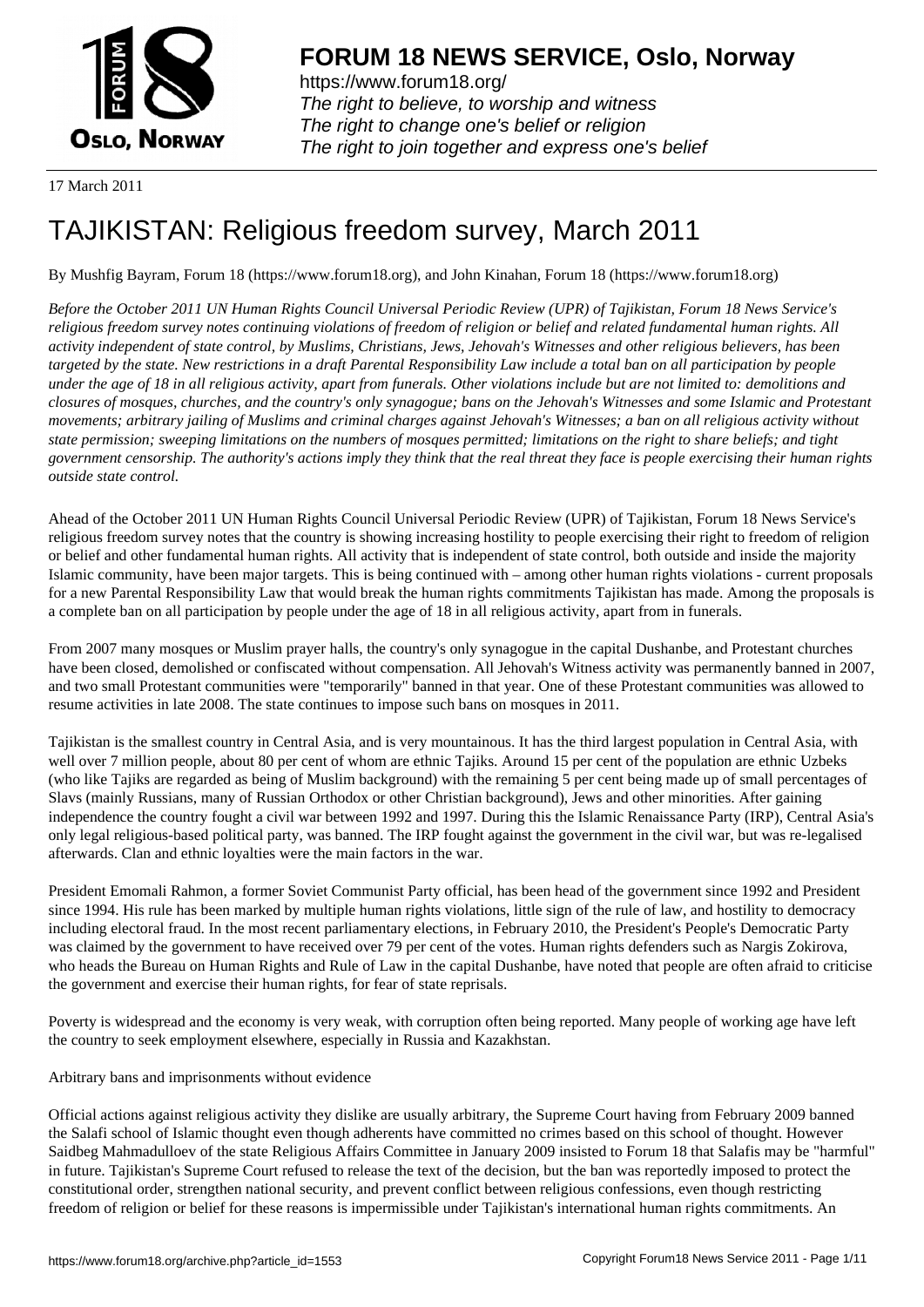A total of 95 followers of the similarly banned Jamaat Tabligh Muslim religious movement were in 2010 given long prison sentences and huge fines. In March, 23 of these Muslims were given prison terms of between three and six years, and the other 33 defendants were fined between 25,000 Somonis (34,320 Norwegian Kroner, 4,330 Euros or 5,340 US Dollars) and 50,000 Somonis (68,640 Norwegian Kroner, 8,660 Euros or 10,680 US Dollars). In May, 32 of these Muslims were given prison terms of between three and six years, with fines of up to 25,000 Somonis (34,320 Norwegian Kroner, 4,330 Euros or 5,340 US Dollars) being imposed on the remaining four followers, a Tajik lawyer who wished to remain anonymous told Forum 18.

matter whether one is Sunni or Shiite, Ismaili or Salafi, we are all  $\ell$ 

One of the Muslims complained to Forum 18 that he "does not understand why we should be prosecuted for peacefully praying in mosques and propagating Islam." Asked what exactly the 36 Muslims had done to be punished, one of the judges involved said that it was established that they belonged to the banned Jamaat Tabligh movement. Seven followers of the banned Salafi Muslim school of thought have also been given jail sentences.

Officials claimed to Forum 18 that Jamaat Tabligh was banned in Tajikistan by the Supreme Court in 2006. However an official of the Supreme Court Chancellery (who would not give his name) told Forum 18 in May 2009 that he knew nothing about a ban on Jamaat Tabligh. He referred Forum 18 to Solehjon Zavkiyev, Deputy Chief of the Supreme Court Apparatus. Zavkiyev also said he knew nothing about the ban and referred Forum 18 to Farrukh Malakhov, the Supreme Court's Press Officer. Thereafter, Forum 18's telephone calls to the Supreme Court were not answered.

An independent human rights defender who is familiar with the group's followers in Tajikistan described it to Forum 18 as "peaceful" and said "they tell Muslims how to recognise dangerous Islamic movements (..) This is exactly what Tajikistan needs." A Jamaat Tabligh follower questioned why, if the authorities think the group is harmful, its followers were able to preach openly until April 2009.

The Jehovah's Witnesses have been banned since October 2007. The banning order stated: "The religious organisation of Jehovah's Witnesses carried out its activity in violation of Republic of Tajikistan legislation by distributing in public places and at the homes of citizens, i.e. among members and followers of other religions, propagandistic books on their religion, which has become a cause of discontent on the part of the people". A Culture Ministry official stated that their conscientious objection to military service and refusal of blood transfusions were reasons for the ban. The Ministry also cited an "expert analysis" it requested from the Institute of Philosophy and Law, at the Tajik Academy of Sciences. Asked what the Institute concluded, an official told Forum 18 that "their expert opinion was, of course, that they [Jehovah's Witnesses] are a destructive cult". Jehovah's Witnesses pointed out to Forum 18 that the Institute is not on the Justice Ministry's list of organisations which can give expert analyses on religious organisations.

Payam Foroughi, then of the Office in Tajikistan of the OSCE, told Forum 18 that "OSCE participating States have committed themselves to non-discrimination on the issue of Freedom of Thought, Conscience, Religion, or Belief for all within their territory, without distinction as to race, gender, language or religion." The OSCE Centre "hopes that the ban on the Jehovah's Witnesses can be amicably resolved." Foroughi added that "OSCE participating States, including Tajikistan, can only benefit from the existence of a diverse representation of religious beliefs, whether of Islamic, Christian, or other faiths".

In September 2009 a religious affairs official defended criminal charges against up to 17 members of the banned Jehovah's Witnesses for allegedly inciting inter-religious hatred, which carry a sentence of between five and nine years' imprisonment. He justified this by stating that books confiscated during a June 2009 raid on a flat where they were meeting "propagandised against the Constitution and incited enmity between citizens", but admitted he has not read them. One of those facing trial told Forum 18 that the prosecutor had stated that the accusation is based on Jehovah's Witnesses interpreting the Bible differently from Protestants. As of March 2011, no trial had taken place but the criminal charges remain.

In 2007 Tajikistan also imposed "temporary" bans on two Dushanbe Protestant organisations, Ehyo Church and the Abundant Life Christian Centre. The authorities refused to put the ban on Ehyo in writing. One member told Forum 18 that "our church made amendments to its charter several times, and met the Religious Affairs Department in April, May and September of this year [2008]. Each time we were given different excuses for not being registered." Officials said that until the amendments were accepted they were banned. "One of the major stumbling blocks for the Religious Affairs Department in our charter is the term evangelisation," he complained. Ehyo was allowed to resume its activity in late 2008. Abundant Life told Forum 18 that the founders decided in May 2008 to close permanently. "We were asked to change so many points in our charter that it made it impossible for us to function as we intended to," Shaukat Dusmatov complained. He explained that one of the Centre's major functions was printing and importing Christian religious literature. "The Department did not want this," he complained. "Realising that the idea of being involved in literature was going to be impossible we decided to stop."

In October 2008, officials categorically denied to an OSCE conference that the Jehovah's Witnesses, Ehyo Church and the Abundant Life had been banned. They refused to tell Forum 18 why they made these statements.

No crimes committed because of their beliefs have been provably linked by even the authorities to followers of the Salafi school of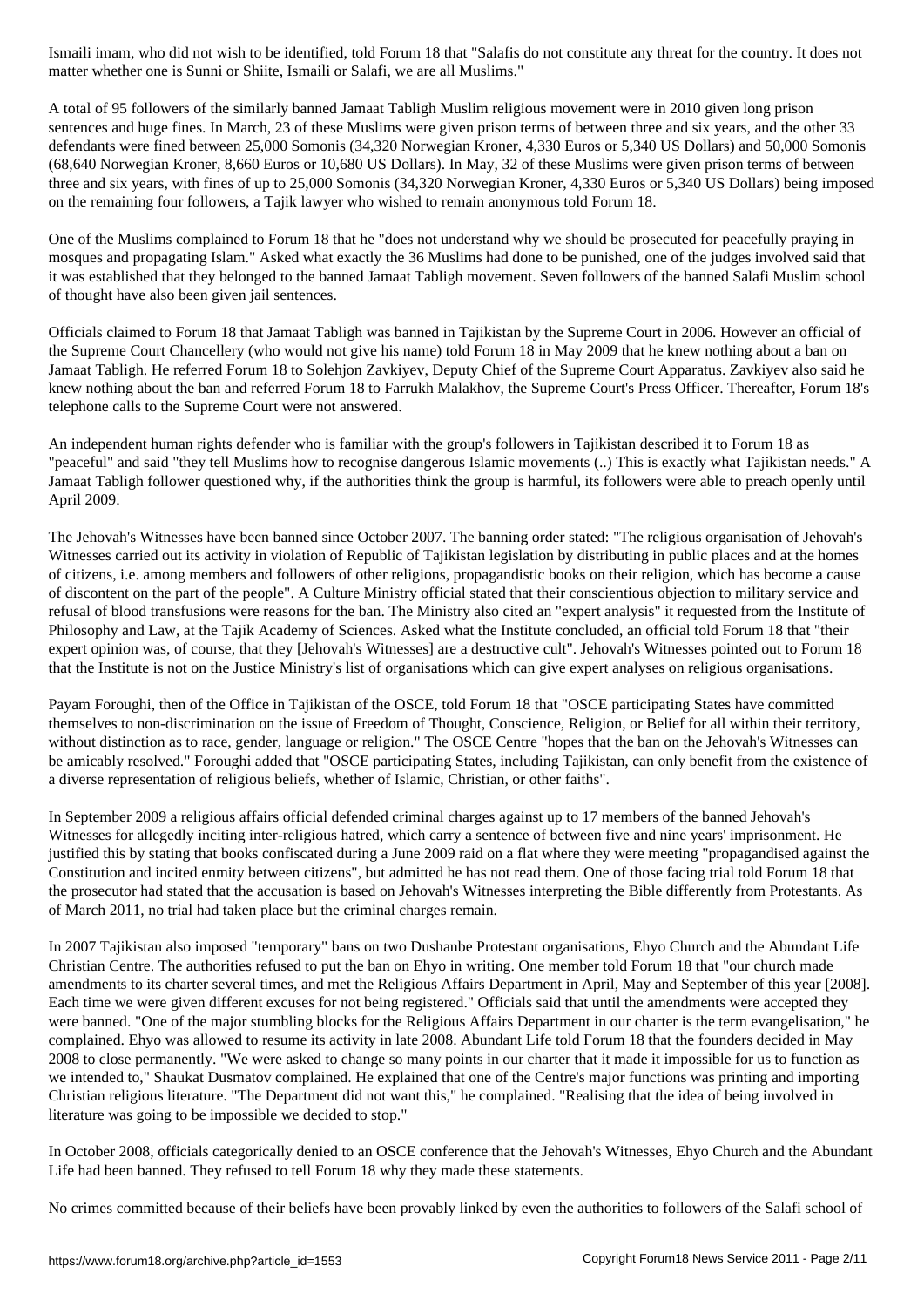told Forum 18 in May 2010 that he thinks the reason for the two Muslim movements was that they did not "exactly movements" was that they did not "exactly movements" was that they did not "exactly movements" was that they follow the Islam prescribed by the Council of Ulems, which is submitted to the President."

Why a new Religion Law?

On 1 April 2009 a restrictive new Religion Law came into force replacing the original post-independence Religion Law, which had been repeatedly amended. The government consistently refused to explain why restrictions were necessary. The government had long sought to introduce further controls on religious activity through a new Law, and various drafts had been prepared by the government without making them open to public comment. For example, in March 2009 Olim Salimzoda, the Deputy Head of the Parliamentary Committee on International Relations, Public Organisations and Information, which had worked on the Law, told Forum 18: "Parliament cannot reveal the text to anyone until it is signed by the President." Asked why Parliament could not make the draft available to the wider public, he responded: "We have already had enough public debates. What we need is just to finally adopt it."

Information about drafts which became public sparked vigorous criticism by Tajik human rights defenders and many religious communities, as well as international bodies including the then United Nations (UN) Special Rapporteur on Freedom of Religion or Belief. A spokesperson for the OSCE Office for Democratic Institutions and Human Rights (ODIHR) told Forum 18 after the Law was adopted: "It appears that the law as signed by the President still contains many of the problematic features that were highlighted in the legal opinion which was prepared by the ODIHR and the [Council of Europe] Venice Commission".

Akbar Turajonzoda, Tajikistan's Chief Mufti in the early 1990s and an independent member of Parliament's Upper House from 2005 to 2010, complained to Forum 18 in March 2009 that "this Law contradicts Tajikistan's Constitution and international norms. I voted against, and one other parliamentarian voted against. All the rest were in favour. I appealed to them to reject the Law and send it back, but I failed." He said that in adopting the Law, members of Parliament were also rejecting the views of other political parties, non-governmental organisations and religious communities. Tajik religious communities including Seventh-day Adventists, Baptists, Baha'is and Hare Krishna devotees also condemned the new Law. Such criticism continues. For example, Patriarch Kirill of the Russian Orthodox Church told the Bishop's Council in the Russian capital Moscow on 2 February 2011 that Tajikistan's Religion Law "is characterised by a large number of restrictions".

### "Alien ideas"

State officials such as Saidmurod Fattoev, advisor to President Rahmon on social affairs, described international concerns as "baseless". Muradulo Davlatov, head of President Rahmon's Centre for Islamic Studies, accused independent publications which share the concerns of international organisations about the Law as supporting "alien ideas". Davlatov formerly headed the government's Religious Affairs Committee. Then Deputy Culture Minister Mavlon Mukhtarov, who oversaw religious affairs, claimed to Forum 18 that: "There are no restrictions on religious activity in the new Law".

Asked why the new Law imposes limitations on where and how many mosques may be opened, imposes state censorship of religious literature, and enforces state restrictions and control on religious education, he denied that these restrict religious activity. Mukhtarov insisted that the new Law was the initiative of Parliamentary deputies. "It's their right – no one can tell them not to adopt such a Law." He agreed that the Constitution is higher than Parliament and conceded that the President should not sign any Law that violates the Constitution. Asked why the President had signed it, given the contradictions with Article 26 of the Constitution – which guarantees freedom to practice any faith or none - and the country's international human rights obligations, Mukhtarov repeated his assertion that the new Law does not contain restrictions and does not violate the Constitution.

In mid 2009 state officials often claimed that the law might be changed. But President Rahmon told Parliament in April 2009 that the Religion Law "will not be changed" as it is "well-defined and clear". "The Republic of Tajikistan guarantees ideological pluralism and equality of all religions and confessions," the President was reported as saying. "Expressing respect to the will of the people of our country, I once again underline the inviolability of the constitutional foundations of our state – its independence, its democratic, legal and secular disposition, and resolutely declare that we will not turn away from the path that we have chosen."

The Islamic Renaissance Party (IRP) – which has come under increasing state pressure, including bans on its members praying in party buildings – has told Forum 18 that it intends to ask the Constitutional Court to rule on the constitutionality of the Religion Law. Mahmadali Khait, Deputy Chair of the IRP, told Forum 18 in March 2011 that they plan to do this after initial parliamentary discussions of the draft Parental Responsibility Law (see below) are finished, and that the IRP also plans to propose a draft of a revised Religion Law.

### The Religion Law

The Religion Law is misleadingly entitled "The Law on Freedom of Conscience and Religious Associations". Although Tajikistan has many beliefs and religions among its population, the Preamble to the Law recognises "the special role of the Hanafi school of the Islamic religion in the development of the national culture and spiritual life" of the people. This is despite communities such as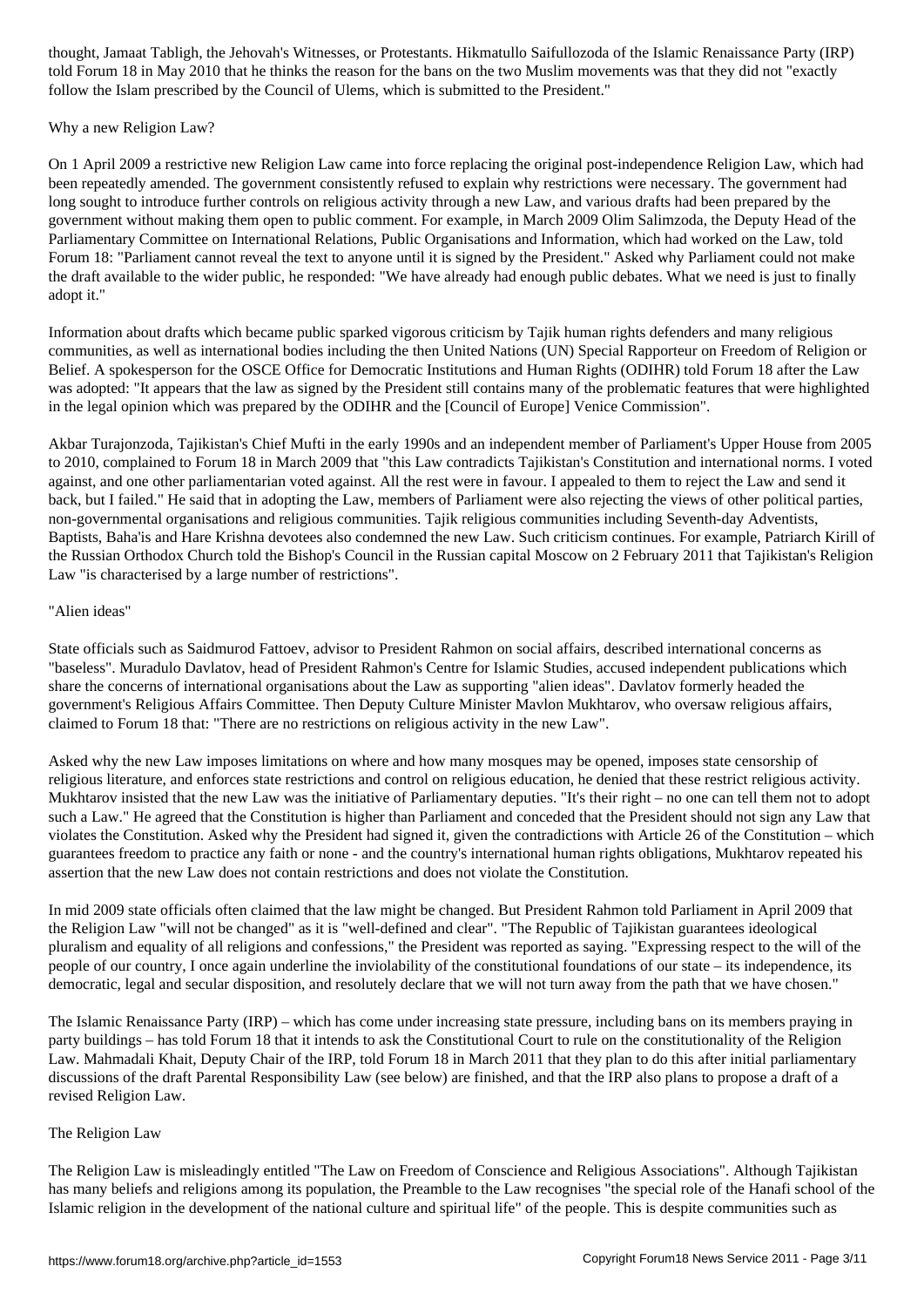found mainly in the south-eastern Badakhshan Region. Jewish and Christian communities also have long-standing roots in the country, along with other small religious communities.

The wording of many parts of the Law is extremely unclear, and allows much room for official arbitrary actions.

- Unregistered activity banned

The Religion Law defines any group of people who join together for religious purposes as a religious association. These associations are sub-divided into religious organisations and religious communities. Both "are subject to state registration", which can be denied. This has the effect of banning unregistered religious activity, in defiance of international human rights standards. Also, Article 474 of the Code of Administrative Offences punishes "carrying out religious activity without state registration or re-registration of the organisation".

Registered religious associations are "formed for the aims of joint conducting of religious worship". Religious organisations are in the Law permitted to in undefined ways "spread a religious faith", and are allowed to seek permission to - in permitted ways produce, distribute, import and export religious literature and objects. These rights are not explicitly given to religious communities; officials normally act on the basis that whatever is not explicitly permitted is prohibited. However it is explicitly stated that only religious organisations can apply to found a religious publishing house. Also, to apply for registration of a religious education institution the endorsement of a registered religious organisation is necessary.

The Law imposed a re-registration deadline of 1 January 2010. Some mosques have already been refused re-registration, and many are waiting for registration along with the Baptist Union and the country's only synagogue. When re-registering some non-Muslim communities, the Culture Ministry's Religious Affairs Department (which is now the state Religious Affairs Committee, reporting directly to President Rahmon) imposed territorial restrictions on the community's activity. If the number of mosques in a local area exceeds the Law's mosque quotas, Deputy Culture Minister Mukhtarov told Forum 18 that "we will close down mosques which exceed the quotas".

The Law also imposes sweeping controls on state-permitted religious activity, particularly Muslim activity. Some of the more severe restrictions on permitted activity are outlined below.

- Who can register, how, and with what restrictions?

To gain top-level registration as a "religious organisation", ten adult citizen founders are needed, who have to gain a certificate from the local authorities confirming that adherents of the religious faith have lived in the local area for at least five years. The founders must supply their citizenship, home address and date of birth. Under Article 13 Part 5, applicants also have to provide an account of their beliefs and religious practices and describe their attitude to education, family and marriage and health of their adherents. This may be a way to obstruct registration of Jehovah's Witness communities, using their rejection of compulsory military service and blood transfusions as an excuse.

Article 9 Part 3 bans state officials and all members of political parties from being among the ten legal founders of a religious association. This provision may be aimed at members of the IRP who are involved in Muslim communities.

Those religious associations who are in Article 10 Part 8 stated as eligible to apply to register as a religious organisation are stated as "national religious centres, central cathedral mosques, central jamoatkhona [prayer places], religious educational institutions, churches, synagogues and other forms not contradicting the law". There are also particular restrictions on the numbers and types of mosques (see below). Religious organisations have to specify all the activity they undertake in their charters, and have to report annually on their activity or face being de-registered.

By contrast, all other religious associations – which specifically include cathedral mosques and mosques where prayers are recited five times per day - are eligible only to become religious communities. It appears that under Article 13 Part 3, such communities must undergo both local and national registration with state Religious Affairs Committee officials. Under Article 10 Part 4 and Article 13 Part 1, religious communities are stated to be registered "without the formation of a legal personality". Religious communities have to stick to the "essence and limits of activity" set out in their charters.

All religious associations have to specify the geographic territory of their activity, though it remains unclear why this is necessary. Given that failure to act in accordance with its charter is enough to de-register a religious community, it seems that acting outside the designated territory would be grounds to close them down.

Representatives of several religious organisations have complained to Forum 18 they could not get the national status they requested when they re-registered. They insist that they should be allowed to determine for themselves where they will function, but say that they were forced to accept limitations as the price of re-registration. Article 10 Part 10 of the new Law defines religious organisations' status as national, town and district level organisations, depending on the territory their activity covers as shown in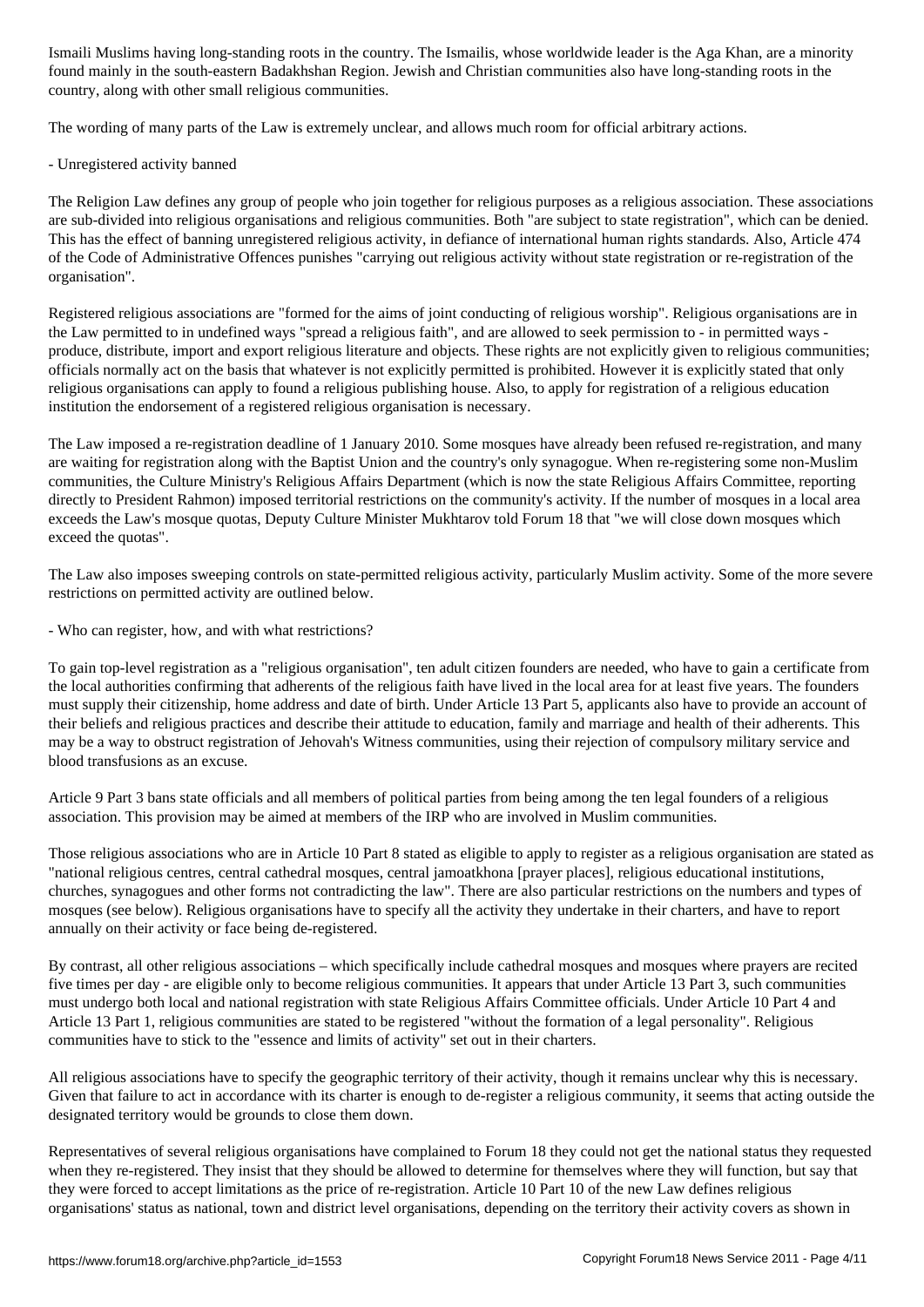Religious communities have told Forum 18 of their fear that, if they are involved in religious activity outside the territory shown in their charters, the authorities might accuse them of violating the Law. For example the Hare Krishna Community was in 2009 given a status which would only allow them to function in Dushanbe. Dilorom Kurbanova told Forum 18 in November 2009 that her community is satisfied with the status at the moment, but it "will create difficulty" in future since the "only way to share our faith with others from outside Dushanbe from now on will be if and when we meet them in Dushanbe". Some Protestant churches also face similar difficulties.

Under Article 17, the Religious Affairs Committee is authorised to conduct "expert analyses" of a religious association's religious teaching, the veracity of information supplied on beliefs and rituals, and on the association's literature and religious objects. Article 19 requires religious associations to provide any information the Committee seeks, and to allow state religious affairs officials to attend any of their events. As the case of the Jehovah's Witnesses demonstrates, a negative "expert analysis" or hostile opinions held by officials can result in a religious community being banned.

- What types of mosques are permitted – and who can run them?

Perhaps because Islam is the majority faith – and so independent non-state controlled Islam is a target for a government hostile to everything outside state control - mosques are singled out for special restrictions in Article 11. These restrictions are not formally applied to places of worship of other faiths.

The Religion Law defines only three categories of mosque – the largest ones are designated Central cathedral mosques, medium sized ones as Cathedral mosques, and the smallest as Five-fold mosques.

Article 11 Part 2 restricts Central cathedral mosques to one per district or town in the country. Article 11 Part 3 allows only one Cathedral mosque for five-time prayers for each residential district of 10,000 to 20,000 inhabitants (30,000 to 50,000 inhabitants in Dushanbe). Article 11 Part 4 allows only one Five-fold mosque for each residential district with a population of 100 to 1,000 inhabitants (1,000 to 5,000 inhabitants in Dushanbe).

Article 11 Part 6 states that: "Imam-hatibs and imams of the mosques are selected with the agreement of state commissioners of the religious affairs body." However, other faiths are left to select their own leaders without state interference. "Even imams who were loyal to the government complain of this," Hikmatullo Saifullozoda of the IRP told Forum 18.

Saifullozoda told Forum 18 in June 2009 that there is an "unwritten instruction from the authorities" that preaching should take place "only in Cathedral mosques". He said he did not know which government agency issued such an instruction. Forum 18 has been unable to establish how widely this ban is being enforced. An imam from a Dushanbe mosque, who wished to remain unnamed for fear of government reprisals, supported Saifullozoda's claim. He also confirmed that imams are often banned from preaching at weddings, but said "the ban on preaching at weddings already existed even before the new Law." He said police have warned a mosque in the city not to allow children to attend.

In theory mosques have long chosen their imams, who are then confirmed by the state-favoured Council of Ulems (Islamic scholars), which replaced the former Muftiate or Spiritual Board of Muslims. But in practice the Council has named imams – and removed those the authorities do not like. This can happen even for minor reasons; a Dushanbe imam cited a 2006 incident in which two imams who failed to attend a meeting between the Mayor and city imams were removed.

In January 2011, the Religious Affairs Committee announced that it would be drawing up a list of approved sermon topics for imams. It was not announced what may happen to imams who do not follow this list.

The state-favoured Council of Ulems (Islamic scholars) is part of the state's control of Muslim religious activity. Article 9 Part 2 of the Law requires that more than half the registered religious organisations of a given faith must agree before a national centre (such as the Council) can be set up. Saidbek Mahmadulloyev of the Religious Affairs Committee told Forum 18 in April 2010 that under Article 9 Part 2 of the Law "more than half of 68 Cathedral mosques or educational institutions must have official registration to entitle them to a national centre [i.e. the Council]". He continued that "we will register the Council after the [state-appointed] imams of the mosques elect the head of the Council in a congress to be held." The Council is the only national centre Muslims will be allowed.

Although at that point the Council was not formally registered, it still operated with state support. In sharp contrast, an unregistered Baptist Union faced demands from Mahmadulloyev of the Religious Affairs Committee to "stop its activity since all unregistered religious activity is considered illegal now according to the new Law".

### - Religious education

Religious education is placed under tight government scrutiny, contradicting the Law's claim to guarantee the right to religious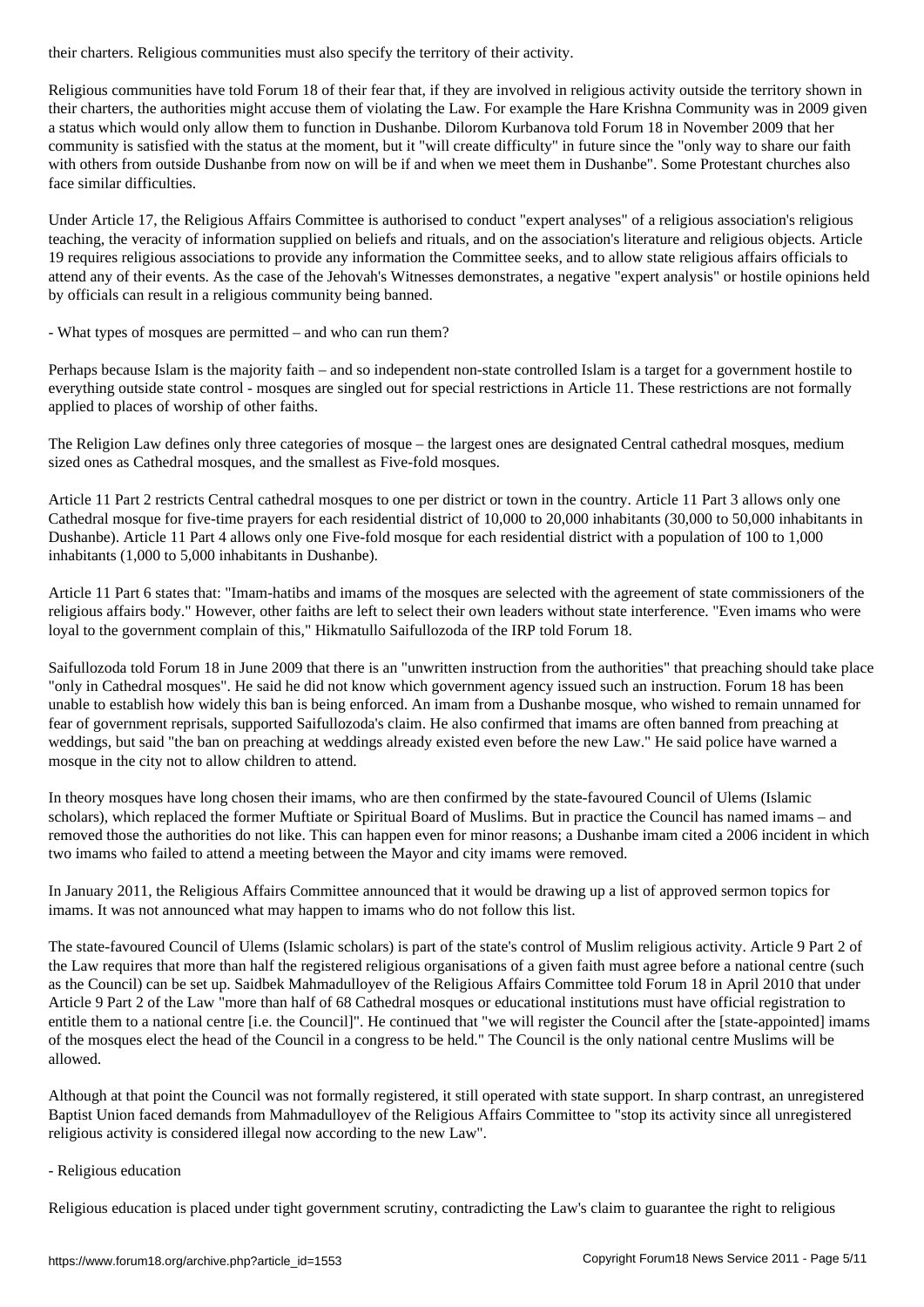for official arbitrary actions. Article 8 Part 4 requires a state licence for religious education to take place. Article 8 Part 5 requires parents to give written permission for their children between the ages of 7 and 18 to be given religious education, which is allowed only in free time and outside the framework of state education. This Article implies but does not state both that only officially registered religious organisations can give religious education, and that it cannot be given to children younger than 7.

As Article 8 Part 3 specifies only that Central cathedral mosques and Cathedral mosques can establish educational groups "to teach the basics of the religion", it implies that local mosques and perhaps other religious communities cannot do so.

Article 12 states that to apply for registration of a religious education institution the endorsement of a registered religious organisation is necessary. This implies (but does not actually state) that only registered religious organisations can found religious educational institutions. The "conditions and teaching arrangements" of such institutions require "agreement" with Religious Affairs Committee officials under Article 12 Part 2. Licences are also required. Education offered in such institutions must be at the same level as in state educational institutions, though what this means in practice is not made clear.

The Religion Law does not state that there is any need for state permission to pursue religious or theological studies outside Tajikistan. But officials nevertheless insist that permission for this is required from the Religious Affairs Committee.

The proposed new Parental Responsibility Law (see below) would further tighten restrictions on a wide range of matters to do with bringing up children, including religious education.

### - Right to share beliefs limited

While several Articles guarantee the right to share one's beliefs, Article 23 Part 3 bans "agitation and informational activity by religious associations" not only in state-run nurseries and schools, but also "in citizens' flats and homes". This would seem to contradict the Law's undefined permission for religious organisations (but apparently not religious communities) to "spread a religious faith". Article 4 Part 5 bans a variety of violent actions as well as "propaganda of religious superiority" - even though the right to discuss and criticise the merits or demerits of any or all beliefs is an essential part of religious freedom in international law.

Article 4 Part 9 of the new Law states that only officially registered religious associations may engage in undefined "mass preaching activity".

## - Censorship

Religious literature and religious objects remains under tight government censorship: Article 22 Part 3 explicitly requires state approval for the production, import, export, sale and distribution of these items. Individuals and registered religious associations are permitted to "acquire and use" such items. Only registered religious organisations (but not religious communities) are specifically authorised to produce, import, export and distribute such items (with state permission) and only "in an appropriate quantity" – without defining what this means or who decides this. Only registered religious organisations are authorised to set up publishing and printing houses to produce religious literature and other items. Article 22 Part 5 requires religious literature and objects to carry the full name of the registered religious organisation that produced them – including for example candles, crosses and crucifixes of any size.

This Article would appear to ban all private or commercial publishing related to religions which is not controlled by religious organisations. It remains unclear whether publications about religious matters (such as on the history of religious communities and personalities), as well as anti-religious, atheist or agnostic material is included in these restrictions.

Many religious groups even before the Religion Law came into force had problems with censorship. But in January 2011 a new "offence" was created by the addition of Article 474-1 to the Code of Administrative Offences. This punishes "violations of the law on the production, import, export, sale and distribution of religious literature as well as of other objects and materials of religious significance". The Article specifically targets: doing these activities without approval from the Religious Affairs Committee; repeat "offences"; failing to put the religious organisation's full name on any items produced; and founding enterprises to produce religious objects or literature by anyone apart from a registered religious organisation.

The Article imposes heavy fines. Individuals who break the censorship rules are liable to fines of up to 100 state Financial Indicators, currently 3,500 Somonis (4,700 Norwegian Kroner, 610 Euros, or 800 US Dollars), while religious organisations will be fined up to 200 state Financial Indicators, currently 7,000 Somonis (9,400 Norwegian Kroner, 1,220 Euros, or 1,600 US Dollars). Repeat violations will lead to fines for individuals of up to 150 state Financial Indicators and for organisations up to 300 state Financial Indicators.

Religious organisations can be fined 15 to 100 state Financial Indicators for not marking on the religious literature or objects the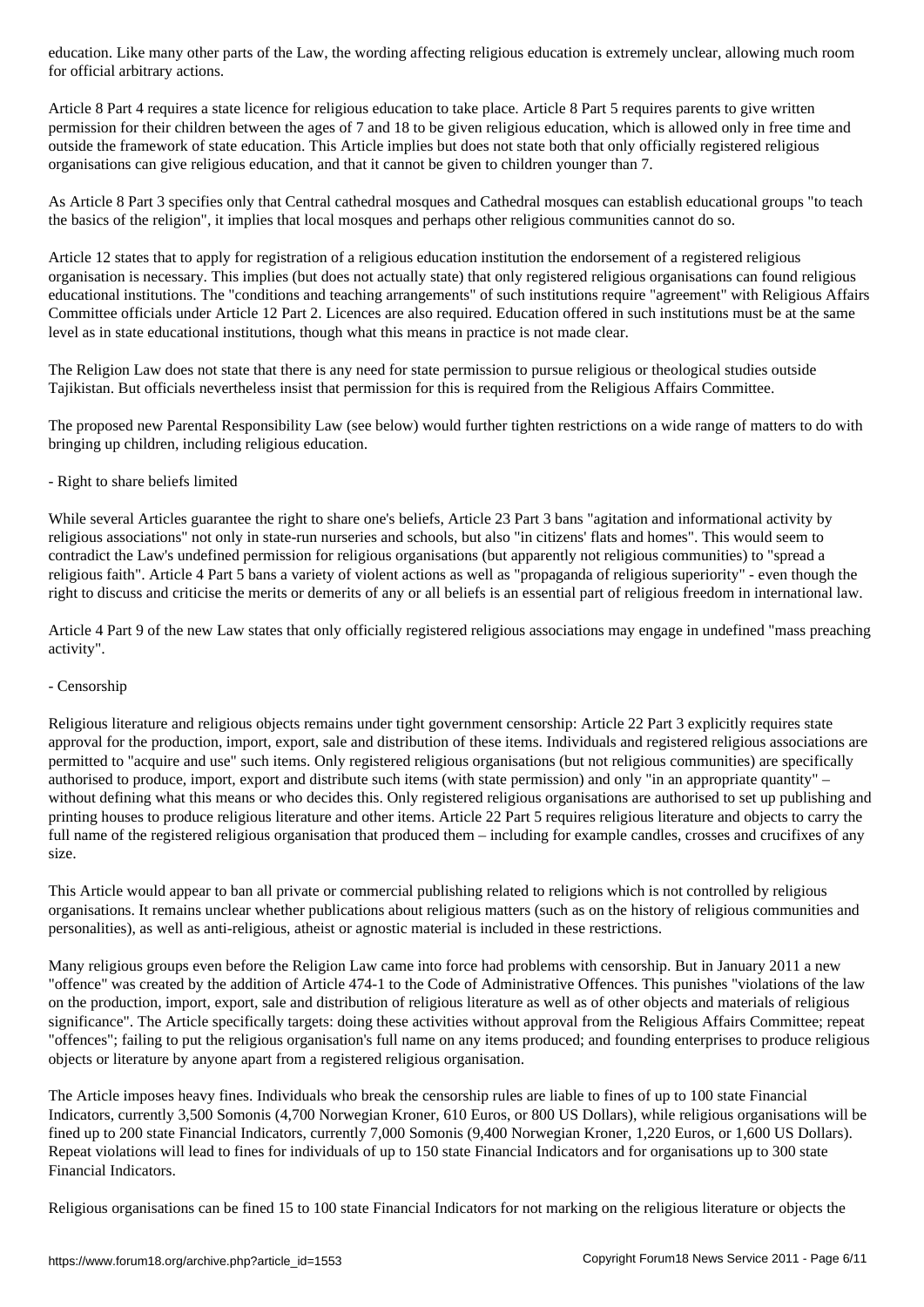Owners of printing companies producing religious books and DVDs can be fined 200 to 300 state Financial Indicators. The only exceptions are agencies set up by registered religious organisations.

Wages in Tajikistan remain low, especially in rural areas. The official minimum monthly wage and pension from 1 July 2010 is 80 Somonis per month (100 Norwegian Kroner, 15 Euros, or 19 US Dollars). The increased fines are in the amendments calculated as multiples of a state Financial Indicator, which the state currently sets for fines at 35 Somonis (47 Norwegian Kroner, 6 Euros, or 8 US Dollars). Inflation is high, which has led to fines and other amounts specified in laws being given in terms of state Financial Indicators. The amount in Somonis that a Financial Indicator represents is changed from time to time.

In addition, Tajikistan charges religious communities high prices for censorship. An Imam of an officially registered mosque, who wished to remain anonymous for fear of state reprisals, told Forum 18 that he is confident he will receive Religious Affairs Committee permission to print books. But he is "surprised" that charges are imposed. "We cannot afford to pay these charges to print books", he lamented. "We do not earn much", he observed. The Hare Krishna community have found that "even our main sacred book, the Bhagavad Gita", must be censored. "And it is going to be very expensive for us," Dilorom Kurbanova complained.

The state Religious Affairs Committee refuses to make public how much it charges for censorship. Speaking to Forum 18 in January 2011, Deputy Chair Mavlon Mukhtarov stated that the price list was fixed by the Religious Affairs Committee jointly with the Ministry of Economic Development and Trade – but did not say why this Ministry is involved. Asked how much the charge per standard page is, Mukhtarov claimed that price list "is available only to the religious communities, but not the wider public". He would not say why the price list is not public, stating in reply to Forum 18's questions: "Let the communities' representatives come to our office and we can show it to them."

A representative of one community, who asked not to be named for fear of state reprisals, told Forum 18 on 11 January that "we hear that prices may vary between 22 Somonis [30 Norwegian Kroner, 4 Euros, or 5 US Dollars] and 44 Somonis [60 Norwegian Kroner, 8 Euros, or 10 US Dollars] per page."

It is uncertain whether communities will be fined for already having or using uncensored literature, and what will happen to confiscated literature.

An Ismaili Imam from the south-eastern Badakhshan Region, who wished to remain unnamed for fear of reprisals from the authorities, is among those to complain to Forum 18 about the fines and the censorship system. "Why should I ask the Government what books I can read? I should be free to read any books about my faith." Mavlon Mukhtarov of the Religious Affairs Committee denied that the censorship violates Tajikistan's international human rights commitments. Asked about the huge fines, he told Forum 18: "Well, we will warn religious organisations not to violate the law, and those fines will only come if they continue violations."

- Pilgrimages controlled

Article 21 of the Religion Law puts the state in charge of organising Muslims' participation in the haj and umra pilgrimages to Mecca. Since 2003 the Council of Ulems and the Religious Affairs Committee have together approved the list of haj pilgrims.

- Contact with foreign co-believers needs state permission

Under Article 24 of the Law, only religious organisations are specified as having the right to – with permission from the Religious Affairs Committee - "establish international religious co-operation with analogous foreign organisations".

- Wide scope for permitted associations to be banned

Article 32 of the Religion Law allows courts to liquidate or ban religious associations at the request of prosecutors or the Religious Affairs Committee. This can happen after being warned by such officials, not only if they break the Constitution or any laws, they conduct activity contradicting the aims and tasks specified in their charter, or they fail to comply with warnings given by such officials.

#### What are the penalties?

Penalties for breaking the Religion Law are imposed under the current Code of Administrative Offences, which came into force on 1 April 2009. This widened the range of religious activity subject to punishment and sharply increased the penalties for "offences" which had already been established in the previous Code, first adopted in 1991. In addition, a new "offence" of breaking the censorship regime was created in January 2011. Three Articles of the current Code punish religious activity:

Article 474 ("Violation of legislation on religious organisations") prescribes fines for "carrying out religious activity without state registration or re-registration of the organisation", "violation of the procedures established in law for organising and holding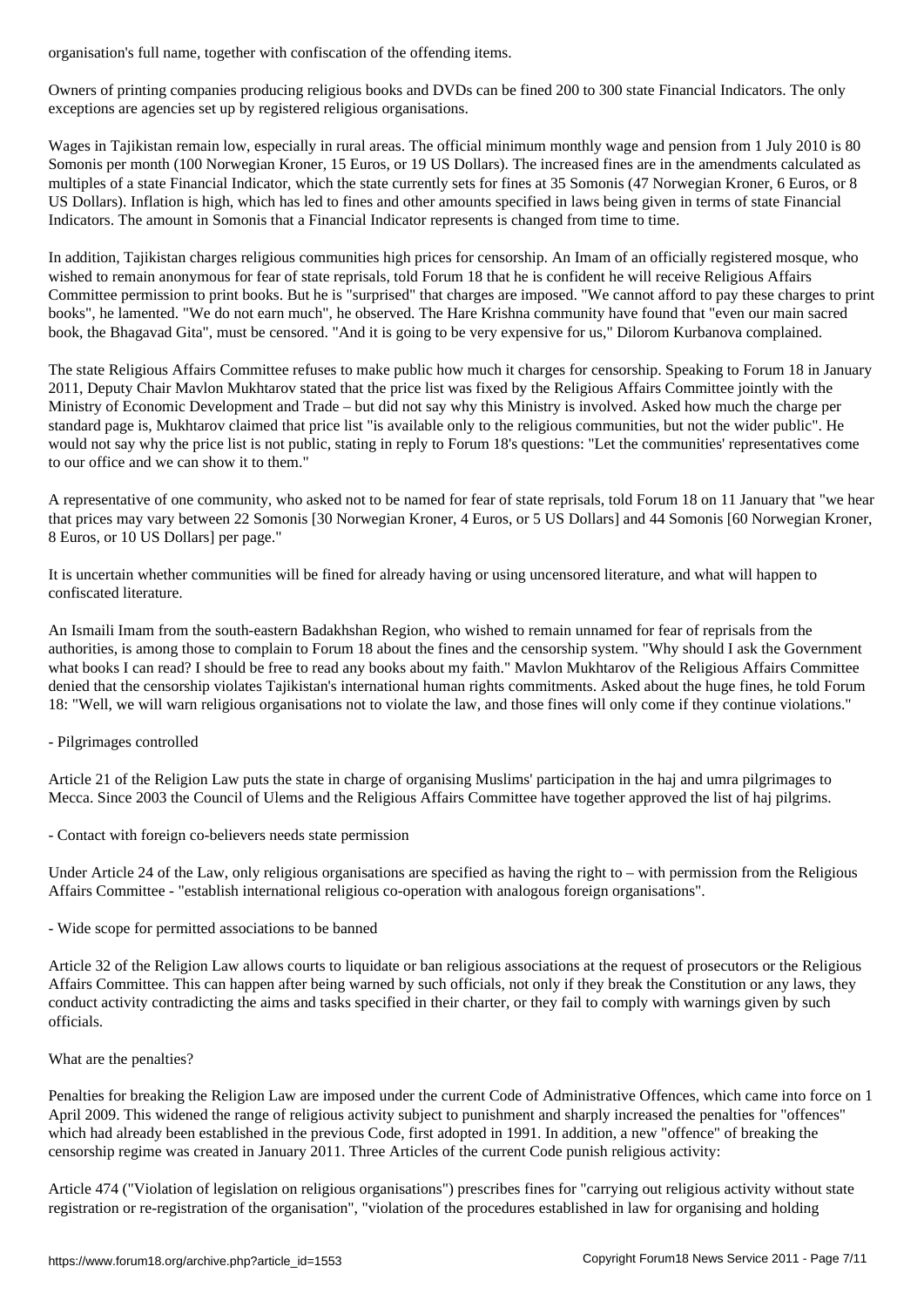ceremonies in places not established [for this]", and repeat "offences".

For first offences, individuals face fines of 7 to 10 state Financial Indicators, religious leaders 20 to 30 state Financial Indicators and registered religious organisations 100 to 200 state Financial Indicators. Fines for second "offences" within one year of a previous conviction are 12 to 20 state Financial Indicators for individuals, 40 to 50 state Financial Indicators for religious leaders and 300 to 400 state Financial Indicators for registered religious organisations.

Article 477 is entitled "Leadership or participation in the activity of social or religious organisations not registered in accordance with the established procedure of the law of Tajikistan, or financing of them".

Leading such an unregistered organisation, or an organisation whose activity has been legally halted or banned, leads to a fine of 30 to 50 state Financial Indicators. Participation in such an organisation leads to a fine of 3 to 7 state Financial Indicators. Financing such organisations leads to fines on individuals of 10 to 20 state Financial Indicators, on officials of 40 to 50 state Financial Indicators and on registered organisations of 200 to 300 state Financial Indicators.

Article 478 is entitled "Violation of the law on religious organisations by foreign religious organisations, foreign individuals and individuals without citizenship". Carrying out such religious activity without state approval leads to fines on individuals of 15 to 20 state Financial Indicators and deportation from Tajikistan, fines on leaders of foreign religious organisations or their branches of 30 to 40 state Financial Indicators and deportation from Tajikistan, and on religious organisations and their branches fines of 200 to 300 state Financial Indicators.

Foreign religious organisations that violate legislation on religion face fines on their leaders of 20 to 30 state Financial Indicators and their deportation from Tajikistan, and on registered religious organisations of 300 to 400 state Financial Indicators. Foreign religious organisations that "systematically" conduct activity not in accordance with their statute, or fail to rectify "violations and inadequacies", face fines on their leaders of 40 to 50 state Financial Indicators, and on the organisations themselves of 400 to 500 state Financial Indicators.

Places of worship limited, closed, and demolished

Even before the 2009 Religion Law changes, places of worship were targeted by the authorities – particularly in Dushanbe. A July 2007 draft of the proposed Religion Law called for limitations on mosque numbers in a particular localities; this approach was enacted in the 2009 Law and has been continued into 2011.

In March 2008 Dushanbe Prosecutor's Office announced that 13 of the 148 unregistered mosques in Dushanbe would be demolished, another 28 would be allowed to work after registering with authorities and the rest would be closed down. In October 2007 the authorities demolished three mosques, each of which held more than 100 worshippers. "Those places weren't registered at the Ministry of Justice as mosques and they spoiled the architecture of the city", Saidbek Mahmudolloyev, assistant to the head of the state Religious Affairs Committee, told Forum 18.

These were the first mosque demolitions, which were also defended by Haji Nigmatullo Olimov, the then Deputy Head of the state-favoured Council of Ulems (Islamic theologians): "Those that were demolished were just one-room or small shabby buildings used for weddings, funerals and sometimes for prayer. They were pulled down for different reasons. The city authorities do not want people to be divided into small groups but attend larger mosques. Besides, those buildings make parts of the city look ugly."

Similar excuses have also been used by the authorities elsewhere. In December 2010 the decision not to register – and so deny the right to exist - to 22 out of 32 mosques in the south-eastern Badakhshan Region was claimed by Khusravbek Rakamov, Deputy Head of the regional administration's Religious Affairs Division, to be because they are "old stores or car repair shops, which do not look good, and are not clean places".

Demolitions of Jewish and Christian places of worship in Dushanbe also took place, as with the mosques allegedly as part of city redevelopment plans which also saw the demolition of homes and businesses. The Nani Hayat (Bread of Life) Protestant church was destroyed in August 2008 without any compensation being offered. In March of that year city authorities gave the church until May to move out. Similarly in 2009 the Grace Sunmin Protestant church was forced out of its building. Deputy Culture Minister Mavlon Mukhtarov refused to explain to Forum 18 why the church was stripped of its property with only minimal compensation being offered.

These cases illustrated the connection between the Tajik authorities' freedom of religion or belief violations and their general hostility to citizens' other rights. Payam Foroughi, then of the Office in Tajikistan of the OSCE, told Forum 18 in August 2008 that there have been ongoing property disputes between residents and organisations (religious or otherwise) and local governments in Tajikistan, much of it taking place in recent years in Dushanbe. "Among the issues of concern has been the lack of transparency in the process of forced evictions, confiscations, and destruction of properties". Foroughi pointed out that the Tajik authorities have committed themselves to full protection of all types of property including private property, as well as the "right to prompt, just and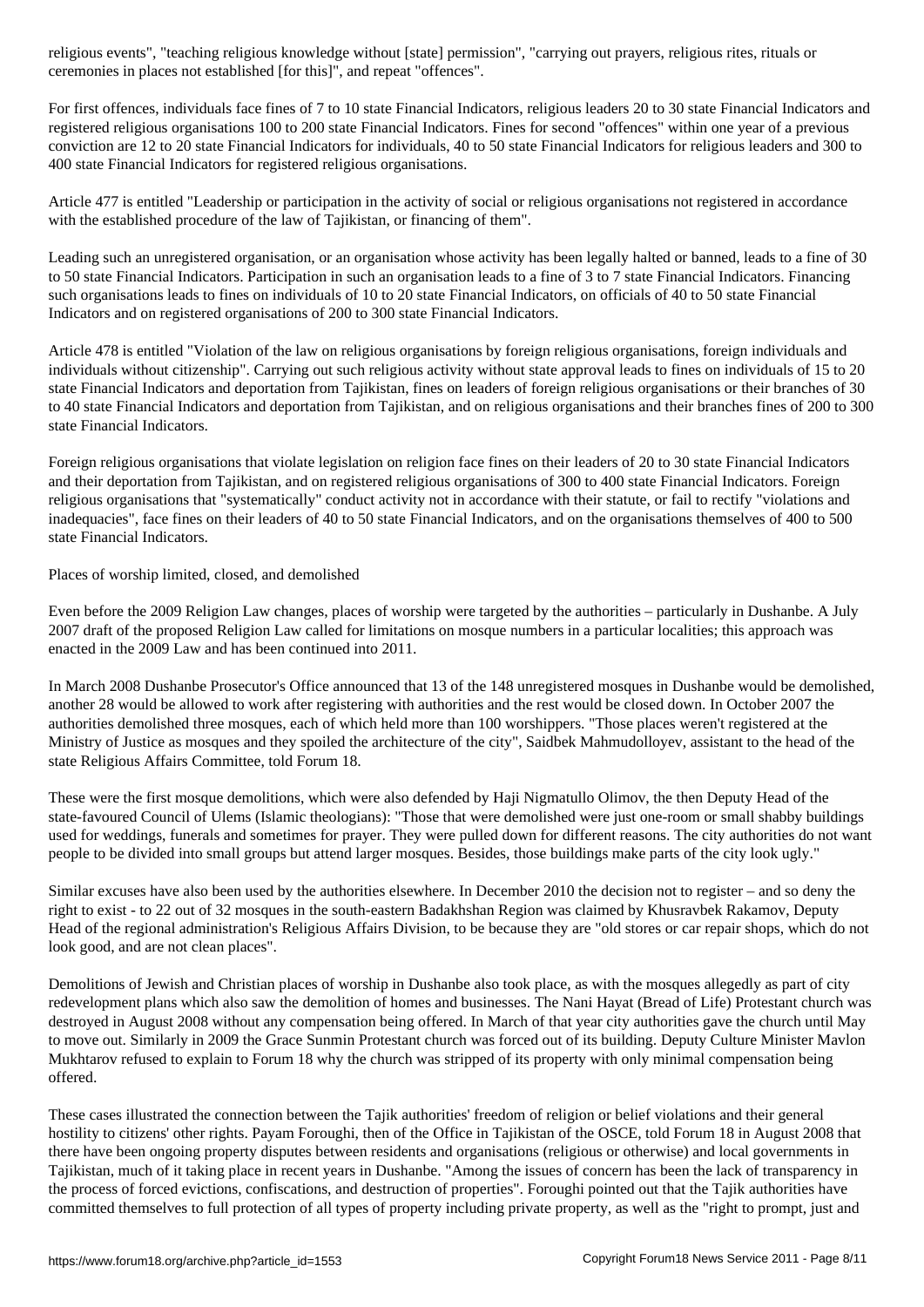which appears to be the basis for many such decisions to confidential property,  $\mathbf{h}$  has not been fully revealed to confiscate and decisions  $\mathbf{v}$ individuals and advocates defending the citizenry". "It is also unfortunate that in nearly all cases where the city government has offered alternative property to residents, the value of such properties has been far less than that of the homes confiscated".

The Mayor's Office valued Nani Hayat's church building at 383,000 Somonis (700,000 Norwegian Kroner, 83,000 Euros or 112,000 US Dollars). Soon after the church on 23 September 2008 sent an official letter, the Mayor's Office told the church that they forwarded the letter to the Presidential Administration's committee overseeing compensation awards for affected buildings in the rebuilding. No compensation has been paid, and Forum 18 has been unable to find out why. In June 2009 the Mayor's Office, Presidential Administration, and Justice Ministry have variously claimed that there was a "wrong number", to be on holiday, and in the case of then Deputy Culture Minister Mavlon Mukhtarov (whose Ministry then included the Religious Affairs Committee) that it was not within his competence. As of March 2011, no compensation has yet been paid.

In the case of the synagogue – the only Jewish place of worship in the country – the authorities carried out the demolition in two stages. In February 2006 the authorities began demolishing the mikvah (ritual bathhouse), classroom, and kosher butchery at the century-old synagogue, before an outcry brought the destruction to a halt. But demolition re-started and was completed in June 2008. Chief Rabbi Mikhail Abdurakhmanov told Forum 18 that this forced the Jewish community to halt worship and stop its food aid programme. "We do not have a place to hold our worship, and we also have no place to feed the elderly and the poor."

Faced with the authorities' determination to destroy the synagogue, the community requested that they be allowed to dismantle the building themselves. Rabbi Abdurakhmanov noted that every part of the building is sacred, so "it would be an abomination for the Jewish religion to bulldoze the synagogue." However, "the Chief Engineer came to the site and showed his dissatisfaction with the speed of our work and had the remaining wall bulldozed." Yusuf Salimov of the Tajik Presidential Administration, which the community has sought compensation from, claimed to Forum 18 that he is not aware of the problem. "They should complain to the higher courts," he said. When Forum 18 told him that Jewish community leaders were already discouraged from doing so, thinking that the authorities were indifferent to their plight, he responded: "Let them write to us about it."

Speaking to an OSCE conference in 2008, Tajik officials insisted that Dushanbe's synagogue had been bulldozed solely in connection with rebuilding as part of the city's reconstruction plan, that the decision had been taken on the basis of a court order, and that an alternative plot of land "has been provided" for rebuilding. However, Rabbi Mikhail Abdurakhmanov told Forum 18 in the same month that "in 2004 the authorities made a decision to allocate us a new plot of land, but they never did". Although the April 2008 court decision clearly states that the Jewish community was to be evicted from the synagogue without any financial or land compensation, the Tajik delegation to the OSCE conference repeatedly refused to tell Forum 18 why it made misleading claims.

Very unusually, in March 2009 the Jewish community received a building that they can use as a synagogue. However, it was not the city authorities which provided the building, but a private businessman Hasan Asadullozoda, who is President Rahmon's brother in law.

No compensation is normally paid for such demolitions, and Olimov of the Council of Ulems claimed in 2007 that the authorities had discussions with people attending those places to explain the situation and come to a consensus about their future. No worshipper at any demolished place of worship of any faith has recounted such a consultation process. Haji Nematullo Ahmadzod, the assistant to the imam at one of the mosques demolished in 2007, told Forum 18 that the mosque was demolished that September, re-built by worshippers in October, and then demolished again. A group from the mosque went to Vasif Rustamov, the head of the city administration, to complain, but he refused to receive anyone about the issue. Ahmadzod said the community wants to take their complaint further "but no-one is willing to receive them".

The closure of places of worship continues to this day. In January 2011 Tajikistan closed around 50 mosques in Dushanbe and warned Muslims not to engage in unregistered religious worship. Reportedly, mosques continue to be closed in other parts of Tajikistan. However, officials from the Dushanbe Mayor's office and state Religious Affairs Committee have claimed to Forum 18 that the closed mosques "are not mosques," and "cannot be used as mosques". It is unclear why the authorities claim that mosques should apply for registration, when the authorities have decided in advance that they cannot be used for worship. A Dushanbe imam, who wished to remain unnamed for fear of the authorities, told Forum 18 that he welcomes members of a closed mosque to his mosque, but "they want to have their own mosque".

Husseyn Shokirov of the Religious Affairs Committee claimed that "these places did not register officially, and were built without state authorisation". Zafar Safarov, Head of Dushanbe's Sino District Hukumat (Administration), was unwilling to explain why Muslims cannot meet in the so-called public places for prayers. Shokirov of the Religious Affairs Committee also claimed that mosque leaders "never asked us for registration", but this has been denied by mosque attendees Forum 18 has spoken to. Asked whether, as with other mosques in the past, the authorities will demolish these places of worship, Shamsuddin Nuriddinov of Dushanbe's Mayor's Office claimed: "None of the places will be torn down, but the people were warned not to use them for religious worship." Officials would not tell Forum 18 what measures will be taken against imams or local Muslims if they continue worshipping in closed mosques.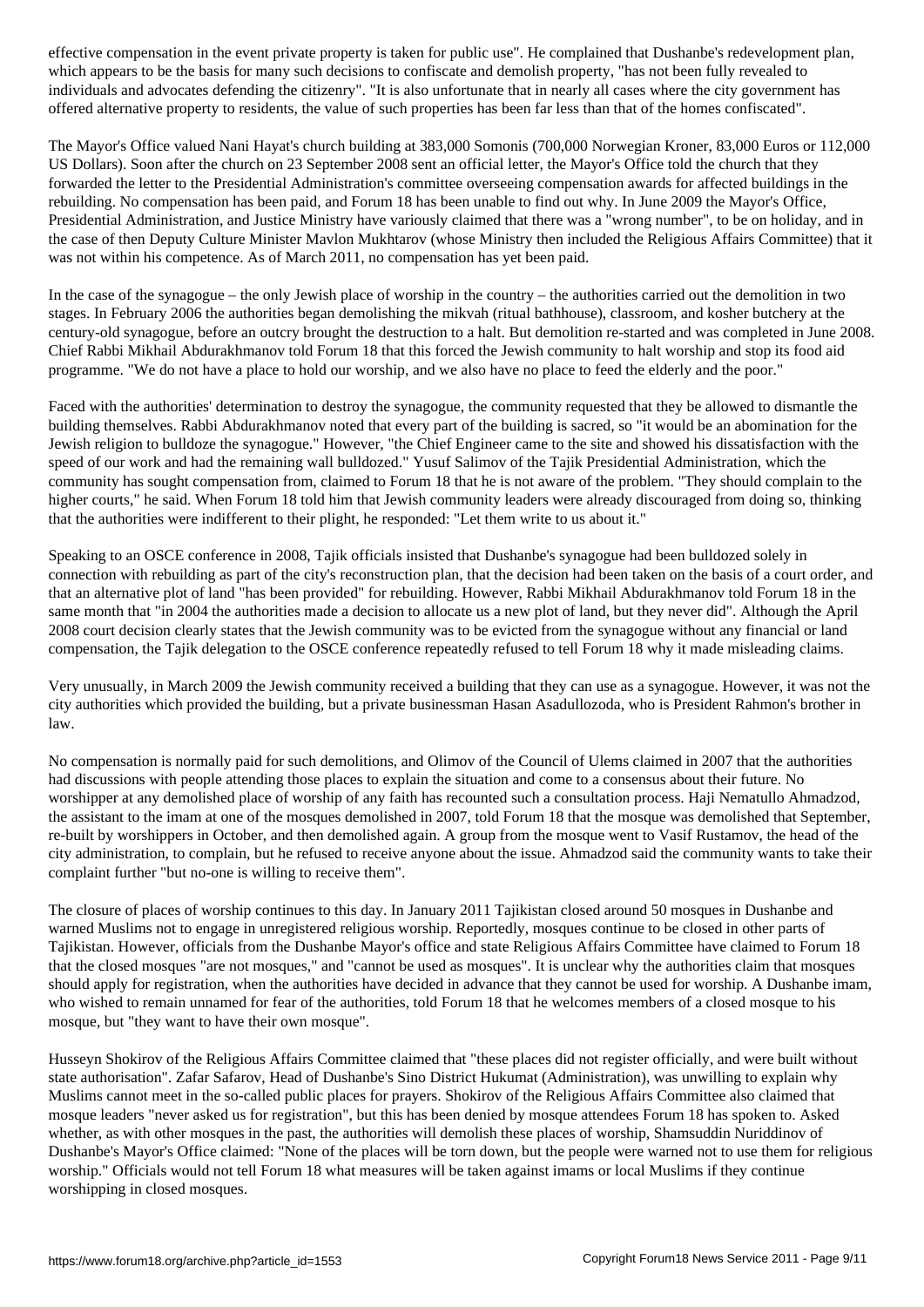In June 2007 a Law on Regulation of Traditions, Celebrations and Rituals introduced restrictions on when, where and how individuals, families and communities can mark key events, including birth celebrations, birthdays, circumcisions, weddings, burials and mourning rituals. Limits on how long such events last, how many people can attend them and when and how much food can be served are extensive. The government claims that an aim of this is to limit what they claim are the often unaffordable costs of entertaining family and friends at such events. The Law implies that it affects only the marking of events by ethnic Tajiks (and Muslims). National minorities are specifically exempted from restrictions in celebrating their national events.

Burials face no restrictions, but the third day after a death cannot be marked (as is usual) with a meal for family and friends. The fortieth day commemoratory meal cannot include more than 80 people and cannot consist of more than one course. Mahvludhoni, a celebration to mark the Muslim prophet Muhammad's birthday where recitations from the Koran traditionally take place, can take place only in mosques, and no collection or handing out of money is allowed. The traditional gathering to greet a returning pilgrim (usually from the haj or umra pilgrimage to Mecca) can take place only "in the family circle", and organising celebratory meals to mark the pilgrim's return "is strictly forbidden".

The Law is highly revealing of the official wish to control society, but Tajiks have told Forum 18 that in practice the state finds it difficult to enforce all these restrictions.

### Education targeted

Religious education of all kinds has been becoming a target of the authorities. Not only is there an attempt to enforce the existing harsh "legal" restrictions in the Religion Law and Administrative Code, which break Tajikistan's international law human rights commitments. For example Article 474 of the Administrative Code ("Violation of legislation on religious organisations"), specifies "teaching religious knowledge without [state] permission" as one such "violation". President Rahmon has also initiated a harsh new draft Parental Responsibility Law (see below).

From May 2010 the Interior Ministry launched an apparently nationwide "Operation Madrassah", the main targets of which appear to have been people teaching Islam to children and young people. "We have only identified and stopped illegally acting mullahs who have no licence to teach the Koran," one police officer told Forum 18. Asked what was illegal about teaching the Koran to children he said, "Ask the relevant organs". An official of Sugd Regional Education Department told Forum 18 that he approved of raids against the "illegal" private Koran lessons. "Everything must be done according to the law, and all those illegal groups and organisations must be stopped," he said referring to unregistered religious activity. A Religious Affairs Committee in Dushanbe at first denied that raids took place, but then admitted they had. He insisted: "Teaching Koran privately is not banned, but those who do it must be licensed by the State Committee. Let those mullahs ask the Committee for a licence."

In August 2010 state television broadcast a speech by President Rahmon, in which he said: "I ask all parents who have sent their children abroad to study in religious schools, to call them back because most of these schools are not religious in essence. Your children will become extremists and terrorists, that is, in future they will be enemies of and betray the Tajik nation." The President claimed that parents who send children abroad to study Islam want them to become imams to "make money and live on that". "We ourselves, the government and the Religious Affairs Committee will decide how many religious ministers are needed for the country, and will send students to those religious education institutions which do not pursue extremism," he was quoted by local news agencies as saying.

Mansur Sayfutdinov, Senior Advisor to President Rahmon, told Forum 18 in September 2010 that the President in his speech did not mean all students who are studying abroad, but only those "studying in violation of the new Religion Law". Sayfutdinov did not comment on why President Rahmon thought that these students would become "extremists or terrorists".

### Draft Parental Responsibility Law

President Rahmon initiated the draft Parental Responsibility for the Education and Upbringing of Children Law, the Chair of the parliamentary Committee on Laws and Human Rights, Mahmadali Vatanov, told Forum 18 in March 2011. The draft imposes severe restrictions on freedom of religion or belief and related fundamental human rights. A deadline for public discussion of 15 March 2011 was given, but it remains unknown what changes may be made, or when a Law may be passed by Parliament.

Among the Law's numerous demands affecting children's and young people's education and behaviour, many of which are unclear and so would allow officials to act arbitrarily, parents are explicitly required to:

- "give a worthy name to the child according to national values".

The phrase "national values" is undefined, and Muslims and non-Muslims – notably converts from Islam - have both expressed fears that they may not be able to give their children religious names. Former Chief Mufti and Senator Turajonzoda noted that "the new official trend is for old Tajik names from Zoroastrian times and the authorities do not like parents giving names like Muhammad,